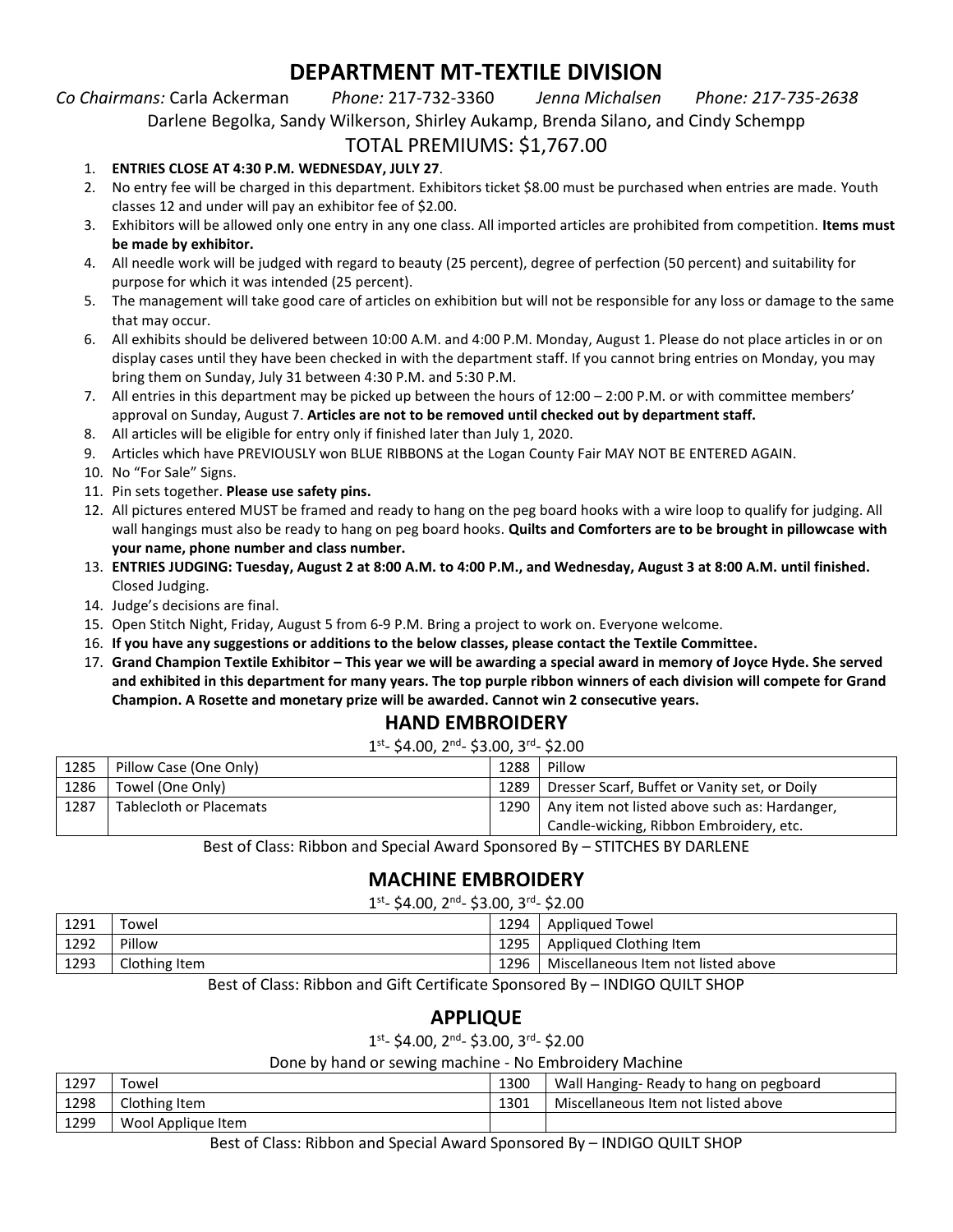### **COUNTED CROSS STITCH**

Premiums awarded unless otherwise noted:

1<sup>st</sup>- \$5.00, 2<sup>nd</sup>- \$4.00, 3<sup>rd</sup>- \$3.00

#### Measurements are the stitched area

| 1302 | S6 - S5 - S4<br>Picture 8 X 10 or larger, any count-no linen | 1306 | Kitchen or Bath Item                               |  |  |
|------|--------------------------------------------------------------|------|----------------------------------------------------|--|--|
| 1303 | Picture 8 X 10 or smaller, any count-no linen                | 1307 | Any Baby Item                                      |  |  |
| 1304 | Anything stitched on linen or even weave fabric \$6-\$5-\$4  | 1308 | Any Item enhanced with beads, charms, buttons etc. |  |  |
| 1305 | Pillow                                                       |      | - \$6 - \$5 - \$4                                  |  |  |
|      |                                                              | 1309 | Miscellaneous item not listed above                |  |  |
|      | $   -$<br>- - - -                                            |      |                                                    |  |  |

Best of Class: Ribbon and Special Award Sponsored By – SALT CREEK CUSTOM FRAMING

### **CROCHETING**

Premiums awarded unless otherwise noted:

|  | $1st$ - \$4.00, 2 <sup>nd</sup> - \$3.00, 3 <sup>rd</sup> - \$2.00 |  |
|--|--------------------------------------------------------------------|--|
|--|--------------------------------------------------------------------|--|

|      | ⊥ 24.00, 2 ° 3.00, 3 ° 22.00                         |      |                                                 |  |  |
|------|------------------------------------------------------|------|-------------------------------------------------|--|--|
| 1311 | Garment for Adult or Child 4 and up                  | 1319 | Doily 14" or over                               |  |  |
| 1312 | Shawl                                                | 1320 | Doily under 14"                                 |  |  |
| 1313 | Pillow                                               | 1321 | Miscellaneous item for bath or kitchen          |  |  |
| 1314 | Buffet set or dresser scarf (judged on crochet only) | 1322 | Hat or Scarf (no sets)                          |  |  |
| 1315 | Baby Afghan or Wrap Blanket                          | 1323 | Pair of mittens, gloves or socks (safety pinned |  |  |
|      |                                                      |      | together)                                       |  |  |
| 1316 | Baby Clothing article or accessory (0-2 years)       | 1324 | <b>Crochet Edging</b>                           |  |  |
| 1317 | Afghan \$6 - \$5 - \$4                               | 1325 | Miscellaneous item not listed above             |  |  |
| 1318 | Any Stuffed Doll, Animal, or Toy                     |      |                                                 |  |  |
|      |                                                      |      |                                                 |  |  |

Best of Class: Ribbon and Special Award Sponsored By – JOYCE HYDE FAMILY IN MEMORY OF JOYCE

### **KNITTING**

Premiums awarded unless otherwise noted:

| $1st - $4.00$ , $2nd - $3.00$ , $3rd - $2.00$ |                                                     |      |                                                         |  |  |
|-----------------------------------------------|-----------------------------------------------------|------|---------------------------------------------------------|--|--|
| 1327                                          | Adult or Child Garment, Size 4 or above             | 1333 | Afghan \$6 - \$5 - \$4                                  |  |  |
| 1328                                          | Shawl                                               | 1334 | Hat or Scarf, (no sets)                                 |  |  |
| 1329                                          | Article of Clothing or Accessory for baby (0-2 yr.) | 1335 | Pair of Mittens, gloves or socks (safety pin pair tog.) |  |  |
| 1330                                          | Baby Afghan or Blanket                              | 1336 | Knitted item with beads                                 |  |  |
| 1331                                          | Pillow                                              | 1337 | Miscellaneous item for bath or kitchen                  |  |  |
| 1332                                          | Any Stuffed Doll, Animal, or Toy                    | 1338 | Miscellaneous item not listed above                     |  |  |
|                                               |                                                     |      |                                                         |  |  |

Best of Class: Ribbon and Special Award Sponsored By – JEANNE XAMIS

### **QUILTS**

Classes 1339, 1340, 1341, 1352: 1<sup>st</sup>- \$8.00, 2<sup>nd</sup>- \$6.00, 3<sup>rd</sup>- \$4.00

Classes 1342, 1343, 1344, 1345, & 1348: 1st- \$10.00, 2<sup>nd</sup>- \$8.00, 3<sup>rd</sup>- \$6.00

Classes 1346, 1347, 1349, 1350, & 1351: 1st- \$9.00, 2nd- \$7.00, 3rd- \$5.00

Quilts and Comforters are to be brought in pillowcase with your name, phone number and class number on it. Pin

#### exhibitors tag to quilt with safety pin.

| 1339 | Mini Quilt (24" square or smaller)              | 1347 | Baby or Toddler Bed, Machine Quilted               |
|------|-------------------------------------------------|------|----------------------------------------------------|
| 1340 | Quilted Table Runner, Table Topper or Placemats | 1348 | Quilt (Combination of Techniques) such as Applique |
| 1341 | Quilted Wall Hanging -ready to hang on pegboard | 1349 | Lap Robe/Throw                                     |
| 1342 | Patchwork, Hand Quilted, any size               | 1350 | Clothing Item                                      |
| 1343 | Patchwork, Machine Quilted, any size            | 1351 | Group Quilt (made by 2 or more people) *see below  |
| 1344 | Hand Embroidery, any size                       | 1352 | Miscellaneous quilted item not listed (Comforter,  |
| 1345 | Machine Embroidery, any size                    |      | Pillow, Bed Runner, etc.)                          |
| 1346 | Baby or Toddler Bed, Hand Quilted               |      |                                                    |

 $\mid$  1346  $\mid$  Baby or Toddler Bed, Hand Quilted

\*1351 Group Quilt: Attach index card giving information about the quilt (people who worked on it, history, etc. Exhibitor must be owner of the quilt.)

Best of Class: Ribbon and \$25.00 Gift Certificate Sponsored By - QUILTERS AT HEART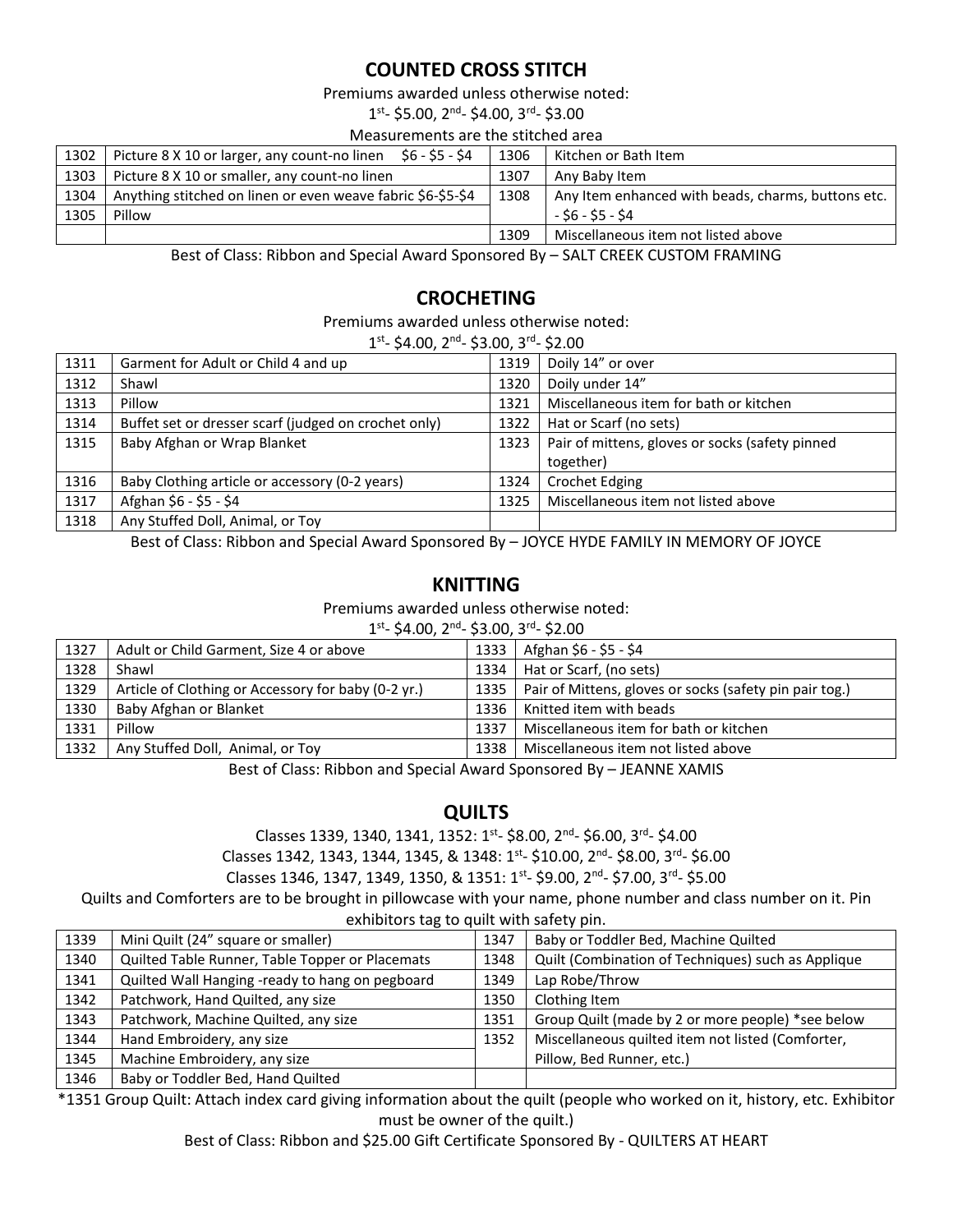# **PURSES, TOTES, BAGS**

1<sup>st</sup>- \$5.00, 2<sup>nd</sup>- \$4.00, 3<sup>rd</sup>- \$3.00

| 1354 | Quilted              | 1358 | Small Purse, Clutch or Wallet       |  |  |
|------|----------------------|------|-------------------------------------|--|--|
| 1355 | Crocheted or Knitted | 1359 | Recycled Jeans or Denim             |  |  |
| 1356 | Fabric (not Quilted) | 1360 | Miscellaneous item not listed above |  |  |
| 1357 | Item with beads      |      |                                     |  |  |

Best of Class: Ribbon and Special Award Sponsored By - INDIGO QUILT SHOP

# **CHRISTMAS CRAFTS (CHRISTMAS ONLY)**

Premiums awarded unless otherwise noted:

1<sup>st</sup>- \$4.00, 2<sup>nd</sup>- \$3.00, 3<sup>rd</sup>- \$2.00

| 1368 | 4 Placemats or 1 Table Runner or Topper | 1376 | Wreath or Door Decoration, textiles, yarn, thread, etc. |
|------|-----------------------------------------|------|---------------------------------------------------------|
| 1369 | Picture                                 | 1377 | <b>Decorated Towel</b>                                  |
| 1370 | Tree Skirt                              | 1378 | Apron                                                   |
| 1371 | Stocking                                | 1379 | Wall Hanging, ready to hang on pegboard                 |
| 1372 | Tablecloth                              | 1380 | Pillow                                                  |
| 1373 | Tree Ornament                           | 1381 | Quilted Christmas Quilt, any size - \$9 - \$7 - \$5     |
| 1374 | Christmas Item with lights (battery)    | 1382 | Miscellaneous item not listed above                     |
| 1375 | Stuffed Doll, Animal or Snowman         |      |                                                         |

Best of Class: Ribbon and Special Award Sponsored By – VICTOR DITTUS MEMORIAL

### **ALL OTHER HOLIDAYS/SEASONS**

1<sup>st</sup>- \$4.00, 2<sup>nd</sup>- \$3.00, 3<sup>rd</sup>- \$2.00

| 1383 | 4 Placemats or 1 Table Runner or Topper | 1388 | Stuffed Doll or Animal                                 |
|------|-----------------------------------------|------|--------------------------------------------------------|
| 1384 | Picture                                 | 1389 | Wreath or Door Decoration (Textiles, Yard, or Cording) |
| 1385 | Tablecloth                              | 1390 | Wall Hanging, ready to hang on pegboard                |
| 1386 | Pillow                                  | 1391 | Apron                                                  |
| 1387 | Towel                                   | 1392 | Quilted Holiday Quilt- \$9 - \$7 - \$5                 |
|      |                                         | 1393 | Miscellaneous item not listed above                    |

Best of Class: Ribbon and Special Award Sponsored By – EVELYN BEGOLKA MEMORIAL

### **MISCELLANEOUS**

1<sup>st</sup>- \$4.00, 2<sup>nd</sup>- \$3.00, 3<sup>rd</sup>- \$2.00

| 1395 | Any Plastic Canvas Item                            | 1404 | Sewing Accessory (Pin cushion, Needle Holder, or Scissor |
|------|----------------------------------------------------|------|----------------------------------------------------------|
| 1396 | Rug, any technique                                 |      | Case)                                                    |
| 1397 | Stuffed Doll or Animal, fabric                     | 1405 | Any item of needlepoint (should be done on canvas)       |
| 1398 | Pot Holders, decorative (a pair pinned together)   | 1406 | Doll with sewn wardrobe (2 or 3 outfits)                 |
| 1399 | Pot Holders, Usable (a pair pinned together)       | 1407 | Doll with crochet or knitted wardrobe (2 or 3 outfits)   |
| 1400 | Hot Pad or Mug Rug (only one) 10" square or bigger | 1408 | <b>Tatted Article (not Christmas)</b>                    |
|      | or $8 \times 10$                                   | 1409 | Any fabric article enhanced with beading, sequins,       |
| 1401 | Apron (no holiday)                                 |      | buttons, etc.                                            |
| 1402 | Any Latch Hook Item                                | 1410 | Miscellaneous item not listed above                      |
| 1403 | Weaving (other than rugs)                          |      |                                                          |

Best of Class: Ribbon and Special Award Sponsored By - EVELYN BEGOLKA MEMORIAL